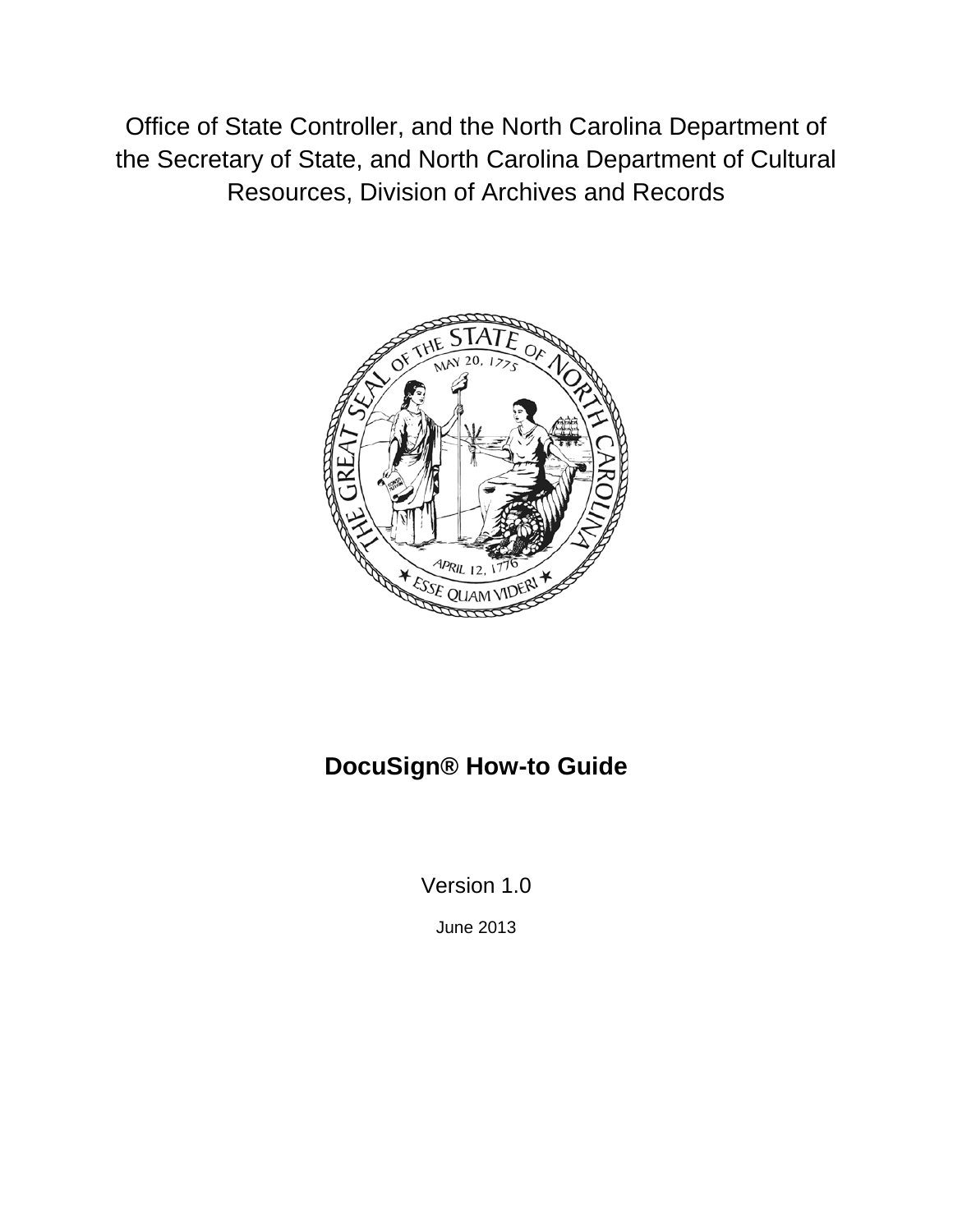# DocuSign® How-to Guide

| <b>Table of Contents</b> |  |
|--------------------------|--|
|                          |  |
|                          |  |
|                          |  |
|                          |  |
|                          |  |
|                          |  |
|                          |  |
|                          |  |
|                          |  |
|                          |  |
|                          |  |
|                          |  |
|                          |  |
|                          |  |
|                          |  |
|                          |  |
|                          |  |
|                          |  |
|                          |  |
|                          |  |
|                          |  |
|                          |  |
|                          |  |
|                          |  |
|                          |  |
|                          |  |
|                          |  |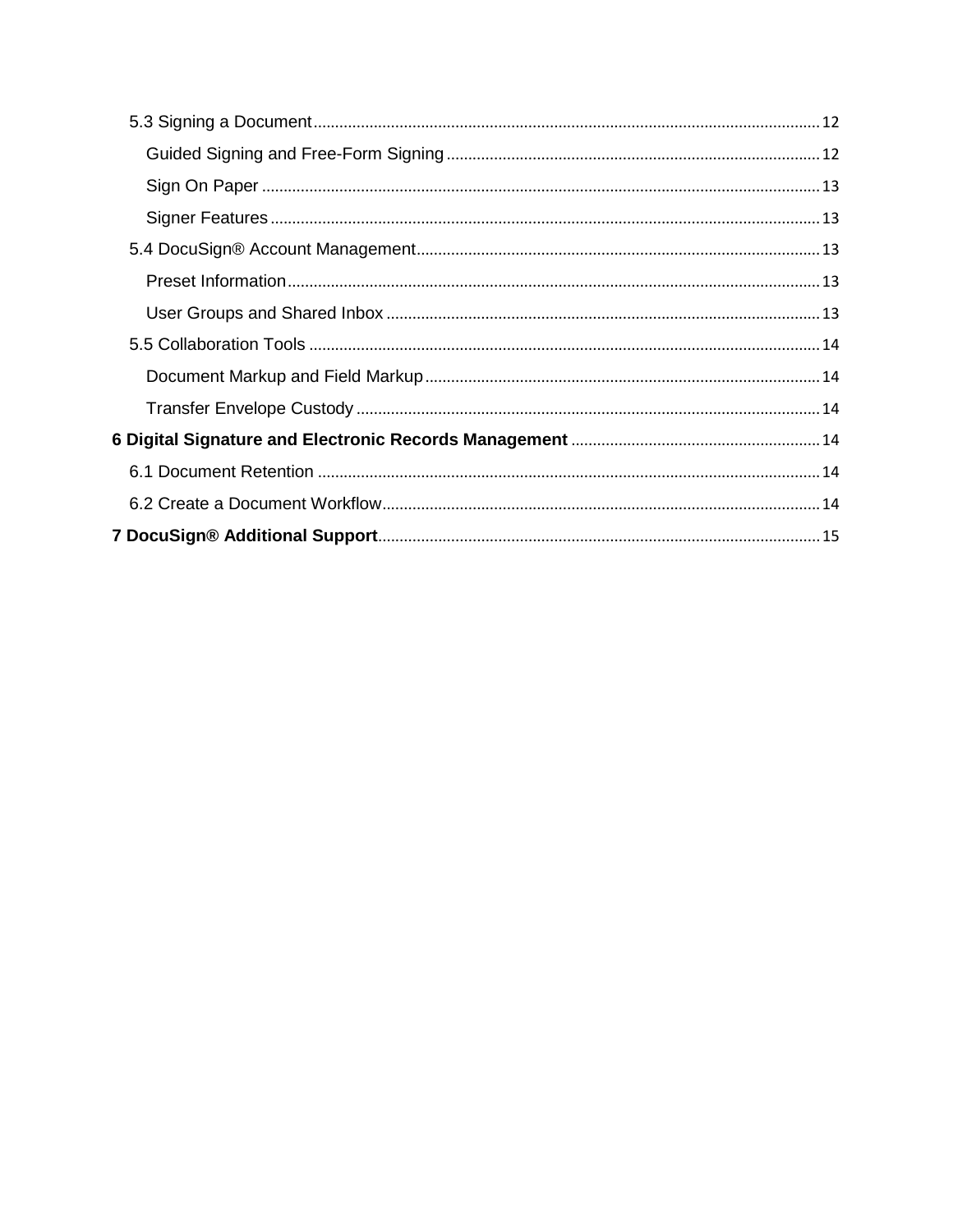# <span id="page-3-0"></span>**1 Introduction**

# <span id="page-3-1"></span>**1.1 Purpose of How-To Guide on DocuSign®**

This document serves as a how-to guide for the use of DocuSign® e-signature platform. This guide is specific to the vendor product, DocuSign®. For general guidelines on electronic signature (e-signatures) see the Best Practices Guide on Electronic Signatures located www.ncdcr.gov/archives. This how-to guide provides information on the following:

- E-signature background
- Introduction to DocuSign®
- DocuSign® Contract Specifics
- DocuSign® Account Administration
- Digital Signature and Electronic Records Management
- <span id="page-3-2"></span>• Additional Resources

# **2 E-Signature Background**

### <span id="page-3-3"></span>**2.1 State Legislation on Acquiring an E-Signature Platform**

E-signatures allow for secure online document signing. An e-signature authenticates the identity of the signer of a document and it ensures that the original content of the signed document is unchanged. Under the North Carolina Uniform Electronics Act (UETA), esignatures are legally-binding.

North Carolina session law 2011-145, House Bill 200 6A.18, effective October 1, 2011, gave the state Office of State Controller the task of planning, developing, and implementing "a coordinated enterprise electronic forms and digital signatures capabilities. In developing this capability, the State Controller shall determine the cost of converting forms to an electronic format, determine priorities for converting forms, and establish milestones for completing this conversion." The State Controller's office formed a workgroup to establish requirements for implementing a digital signature management system and investigate potential providers. Representatives from nine different agencies – DOJ, DOT, DOR, DPS, AOC, DHHS, Sec. of State, Cultural Resources, Industrial Commission— participate in the Authentication Workgroup. The workgroup created specifications for the Request of Proposal and met with several vendors to assess how their products met the ROP's criteria. In the end, the State entered into a 2-year contract with DocuSign®.

## <span id="page-3-4"></span>**2.2 Definitions**

**API (Application Program Interface):** The Society of American Archivists defines an API as "software conventions that provide a link between one application and another piece of software. APIs are used primarily to support portability of applications across different operating systems. A single application makes calls to APIs customized to support that application on different platforms."[1](#page-3-5)

<span id="page-3-5"></span><sup>&</sup>lt;sup>1</sup> "A Glossary of Archival and Records Terminology." Society of American Archivists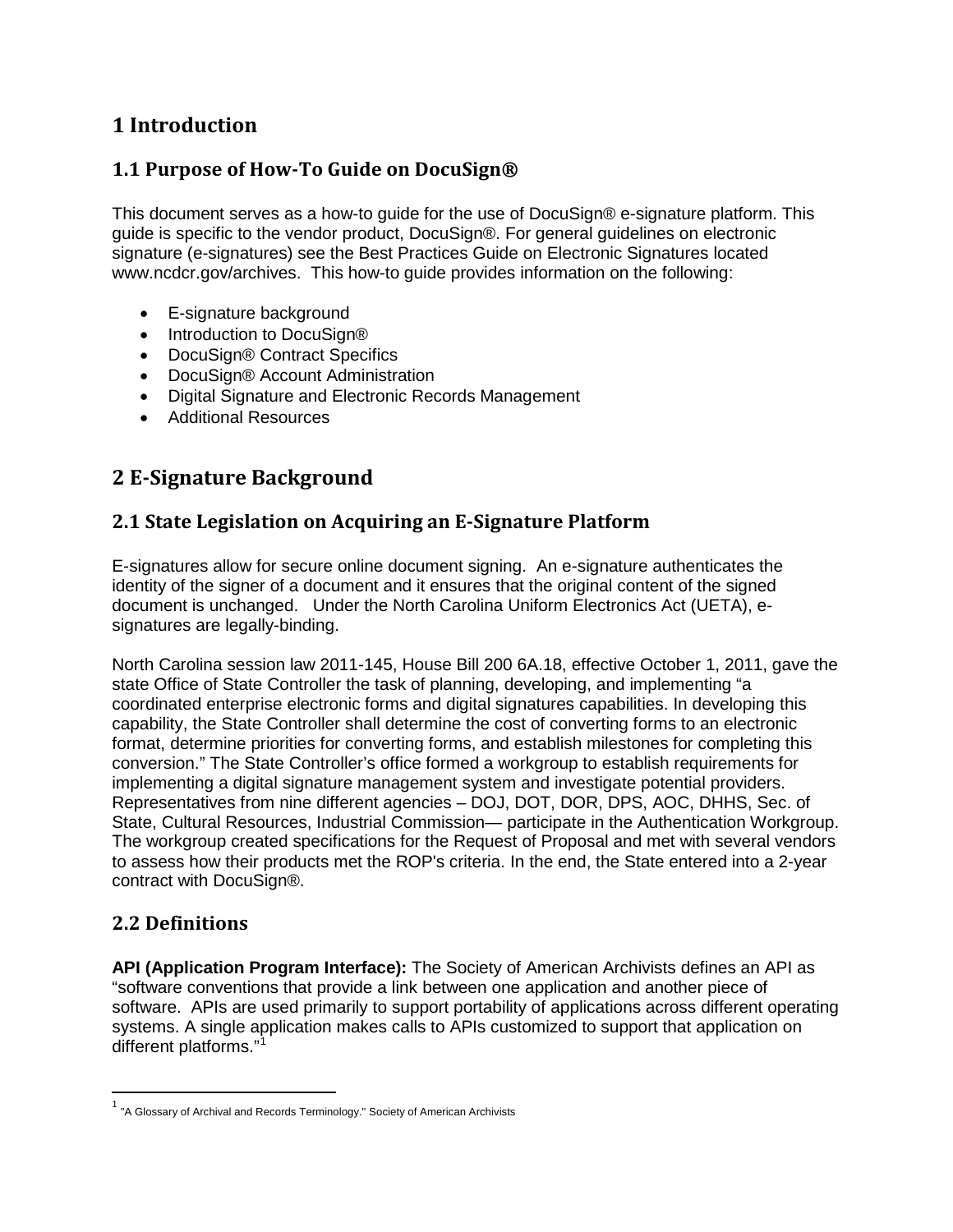**Authentication:** Authentication is the process of verifying a document or record is genuine or original. In the case of electronic documents, it is the process of confirming a user's identity.

**Cloud Computing:** The National Institute of Standards and Technology (NIST) defines cloud computing as a "model for enabling convenient, on-demand network access to a shared pool of configurable computing resources (e.g., networks, servers, storage, applications, and services) that can be rapidly provisioned and released with minimal management effort or service provider interaction."[2](#page-4-1)

**Digital Signatures**: A complex string of electronic data that is embedded in an electronic document for the purposes of verifying document integrity and signer identity.<sup>[3](#page-4-2)</sup>

**Electronic Signatures**: An electronic sound, symbol, or process attached to, or logically associated with, a record and executed or adopted by a person with the intent to sign the record.<sup>[4](#page-4-3)</sup>

**Envelope:** A DocuSign® envelope is an electronic record containing one or more document consisting of a single page or a group of pages of data uploaded to the System.

**Encryption:** A data security method that translates transferred data into a secret code that can only be decrypted by providing a password or other private key indicator.

**Metadata**: Metadata is structured information that describes, explains, and/or locates an electronic file. Metadata provides answers to questions like "what is it," "where did it come from," and "who created it?"<sup>[5](#page-4-4)</sup>

**Records Retention Schedule:** A document that identifies and describes an organization's records, usually at the series level, provides instructions for the disposition of records throughout their life cycle. $6$ 

**Software as a Service (SaaS)**: Software applications are remotely owned or managed by the provider and are accessible to users through a client, typically the Internet. The user controls neither the underlying infrastructure nor applications. Examples of SaaS applications include web-based email, iCloud©, GoogleDocs<sup>™,</sup> Dropbox©, and Survey Monkey.<sup>™[7](#page-4-6)</sup>

**SSL (Secure socket layer):** A type of security or cryptographic protocol used to transmit documents over the internet. SSL encrypts data using a public key, which is known to everyone, and a private key, which is only known to the recipient of the message. These keys ensure that the data is transmitted securely over the internet.

# <span id="page-4-0"></span>**3 Introduction to DocuSign®: Electronic Signature Vendor**

<span id="page-4-1"></span> $\overline{\phantom{a}}$ <sup>2</sup> Peter Mell and Timothy Grance, *The NIST Definition of Cloud Computing (Draft),* NIST, January 2011. http://csrc.nist.gov/publications/drafts/800- 145/Draft-SP-800-145\_cloud-definition.pdf<br>
<sup>3</sup> Uniform Real Property Electronic Recording Act. (2005-391, s. 1.)

<span id="page-4-4"></span><span id="page-4-3"></span><span id="page-4-2"></span><sup>&</sup>lt;sup>4</sup> ESIGN, Pub.L. 106-229, 14 Stat. 464, enacted June 30, 2000, 15 U.S.C. ch.96<br><sup>5</sup> "Metadata as a Public Record in North Carolina: Best Practices Guidelines for Its Retention and Disposition." North Carolina Department of Resources, Nov. 2010. Web. <http://www.records.ncdcr.gov/guides/Metadata\_Guidelines\_%2020101108.pdf>.<br>
6 "A Glossary of Archival and Records Terminology." Society of American Archivists

<span id="page-4-5"></span>

<span id="page-4-6"></span><sup>7</sup> "Best Practices for Cloud Computing Records Management Considerations." North Carolina Department of Cultural Resources. August 2012. Web. < http://www.records.ncdcr.gov/guides/cloud\_computing\_final\_20120801.pdf>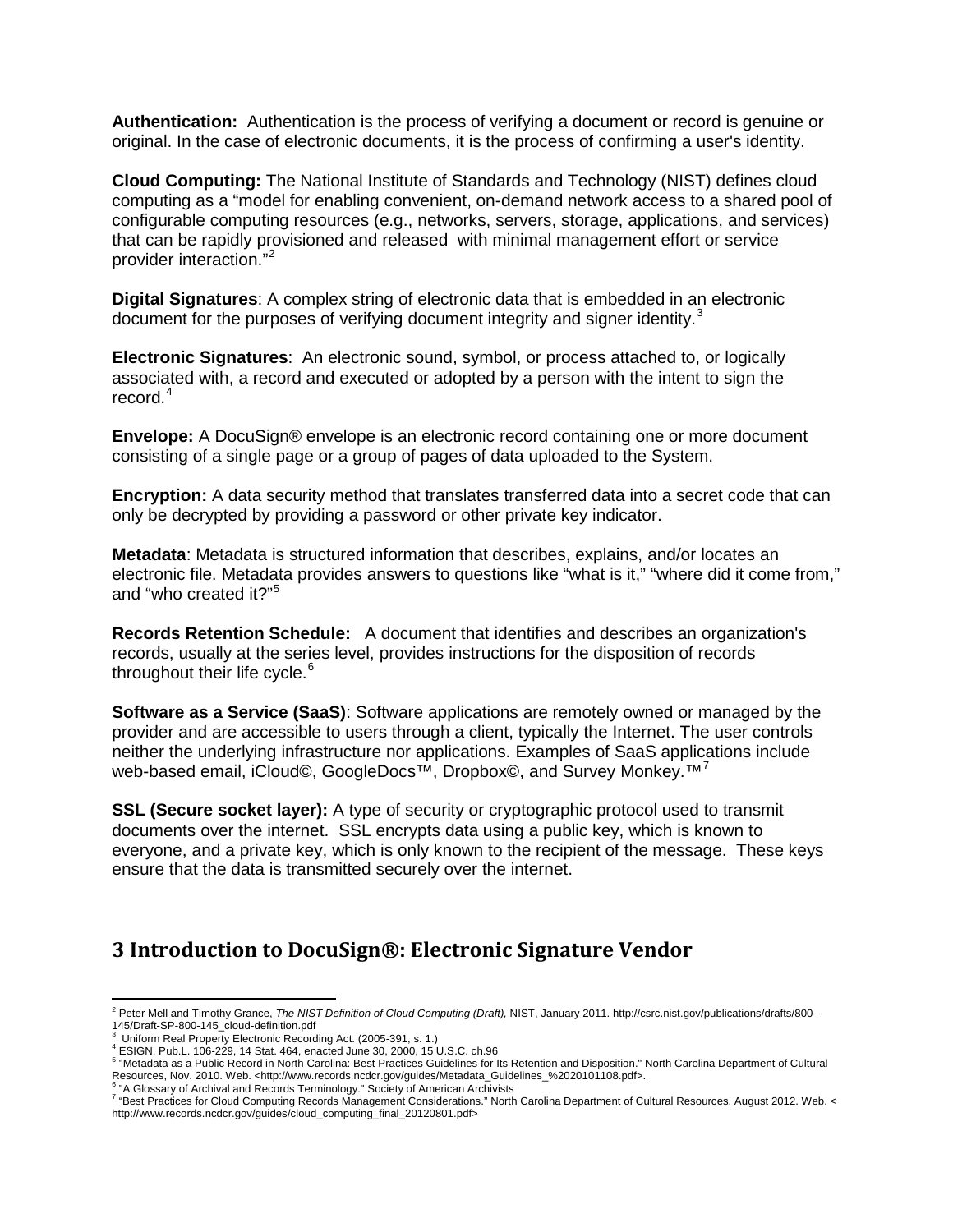The DocuSign® e-Signature Transaction Platform streamlines the process of creating, sending, signing, and completing documents. Additionally, it provides an extensive set of security certifications to safeguard transactions made electronically. This section details some of the basic components of DocuSign® including its SaaS-web platform, security credentials, and capabilities in assuring privacy.

# <span id="page-5-0"></span>**3.1 Software as a Service**

DocuSign® uses Software as a Service (SaaS) e-signature authentication program that allows users to work inside one program where documents can be automated, sent, signed, and returned. According to Gartner research, Software as a Service (SaaS) is now the preferred delivery model for digital signatures. SaaS-based offerings will be used for 80% of all new North American e-signature purchases by 2013, compared with 15% in 2009. SaaS provides mobile capabilities and it includes both cloud storage and local server saving capabilities.

# <span id="page-5-1"></span>**3.2 System Requirements**

Since DocuSign® uses a SaaS platform, the operating system of both the administrator's and user's computer is not important. Access to the internet is the only requirement for being able to use DocuSign®. The DocuSign® application is rendered via an internet browser. DocuSign® supports most modern web browsers and mobile technologies.

## <span id="page-5-2"></span>**3.3 Security and Privacy**

#### <span id="page-5-3"></span>**Security Credentials**

DocuSign® follows national and international security standards and protocols. It also conforms to the following credentials:

- ISO 27001 certified as an Information Security Management System.
- Third-party audited; SSAE 16 examined and tested annually
- PCI DSS 2.0 compliant to ensure the safe handling of credit cardholder information; secure card data security process
- TRUSTe certified, trusted privacy seal for consumers
- Member US Department of Commerce Safe Harbor; ensures compliance with EU Directive 95/46/EC on the protection of personal data

DocuSign® has a formal Key Management Program and DocuSign® implements a key escrow encryption solution designed to protect sensitive data. Encryption is deployed between the client, Web hosts and servers exchanging sensitive data, including application code.

DocuSign® has implemented Secure Sockets Layer (SSL) 256-bit encryption for transmission and Advanced Encryption Standard (AES) 128-bit encryption for data storage. SSL 256-bit encryption is deployed for transmission of sensitive data over the public Internet and the DocuSign® production environment, and AES 128-bit encryption is implemented to provide additional protection for data storage.

DocuSign® utilize 128-bit SSL encryption to encrypt data stream communications, document exchange, transaction content and signature events through the console from a laptop or workstation, whether internal within an enterprise, outside of an enterprise, over the open internet, or within VPN or tunneled session directly to the database.

The DocuSign® system protects critical elements of customer documents, envelope data, and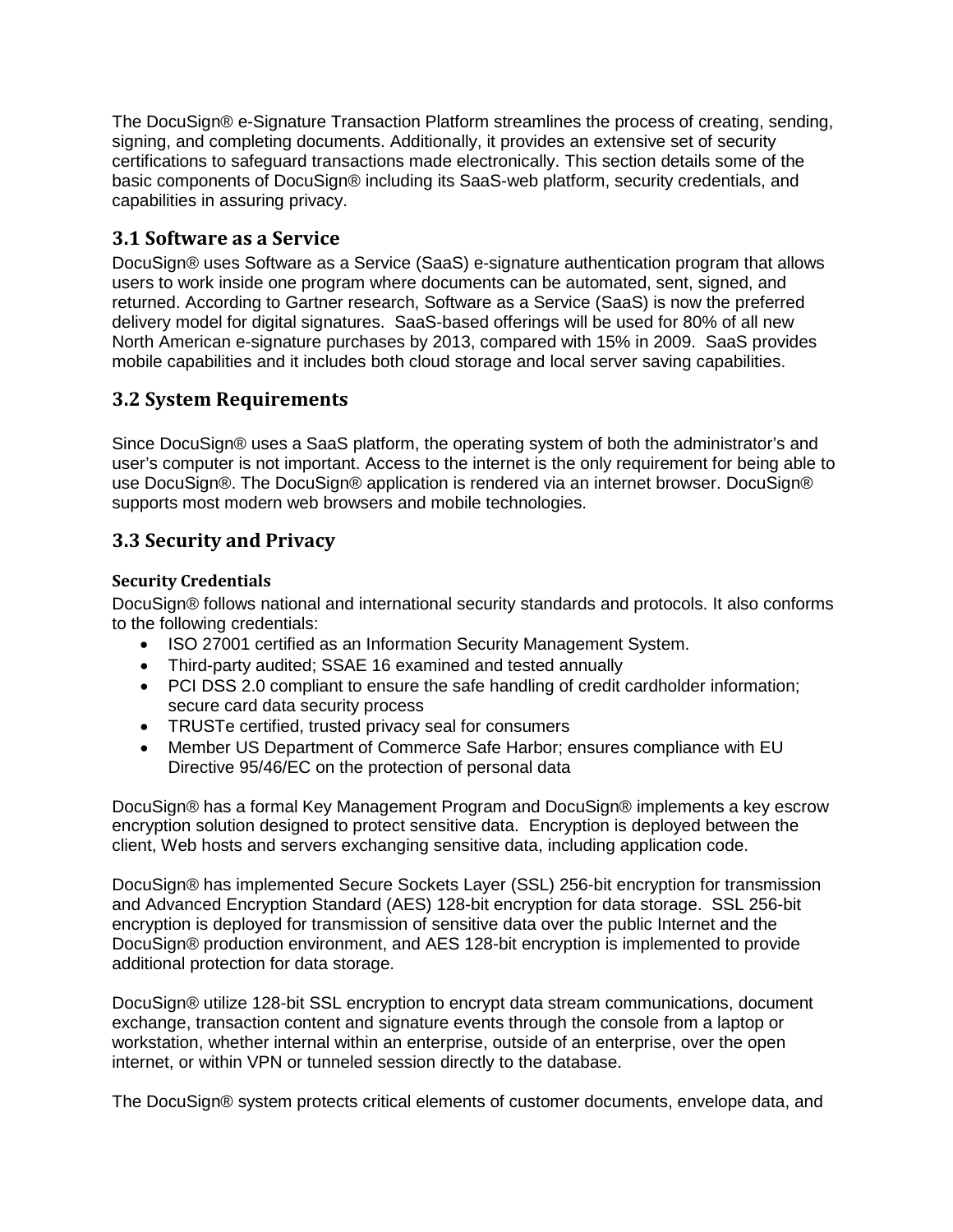signing transaction data in secure document data packets. These document data packets are stored throughout the document signing process. The detailed envelope history, recipient information and routing instructions are stored in the envelope table of the database. Confidential envelope content, including documents, signatures and document form data, are stored in AES 128-bit encrypted data packets. Envelope and encrypted data is tied to a customer account and sending account using unique user identification values. DocuSign® personnel do not have the ability to view encrypted customer documents. This process and actions on customer envelopes are tracked and detailed within DocuSign®'s systematically generated digital audit trail.<sup>[8](#page-6-3)</sup>

For more information on DocuSign® 's credentials, go to: http://www.DocuSign.com/company/customer-partner-trust

#### <span id="page-6-0"></span>**Privacy**

If a document will be reviewed by multiple recipients and includes sensitive data such as social security or credit card numbers, DocuSign® allows you to conceal those values. This feature is a data tag called SecureFields. By adding a SecureField data tag, the information will be viewable to the person entering the information, but will be hidden from other signers or recipients. The sensitive information can be retrieved once the envelope is completed and the final recipient downloads the form data.

Although DocuSign® has many security measures in place, it is important to take extra precaution when sending documents via the internet with social security numbers and other personal identifying information. General Statute 132- 1.10 states that a state agency cannot "require an individual to transmit the individual's social security number over the Internet, unless the connection is secure or the social security number is encrypted." Documents sent through the e-signature client will be encrypted; however, every agency should make sure transactions are being made on a secure network especially if there is personal information in the document. The agency must take all precautions necessary to protect private information. Additionally, every agency should give recipients the option to sign on paper if personal information appears on the form.

# <span id="page-6-1"></span>**4 DocuSign® Contract Specifics**

## <span id="page-6-2"></span>**4.1 DocuSign® Eligibility and Implementation**

The Office of the State Controller contracted DocuSign® to provide the SaaS e-signature technology. The service is available to other state agencies and affiliates. The following groups will be able to subscribe: Executive Branch agencies; Non-State Agencies such as the University of North Carolina University System and member campuses; Instructional components of the Department of Public Instruction; Instructional components of the North Carolina Community College System; and Local and Municipal governments. The Office of the State Controller (OSC) signed a two-year contract with DocuSign® and other agencies can access the services of that contract as they need them. Once an agency determines their needs, the agency will sign a supporting agreement directly with DocuSign®.

<span id="page-6-3"></span> <sup>8</sup> "Statewide Electronic Commerce Program" North Carolina Office of State Controller. Web. < [http://www.osc.nc.gov/secp/SECP\\_eForms\\_Digital\\_Signatures\\_Security.html>](http://www.osc.nc.gov/secp/SECP_eForms_Digital_Signatures_Security.html)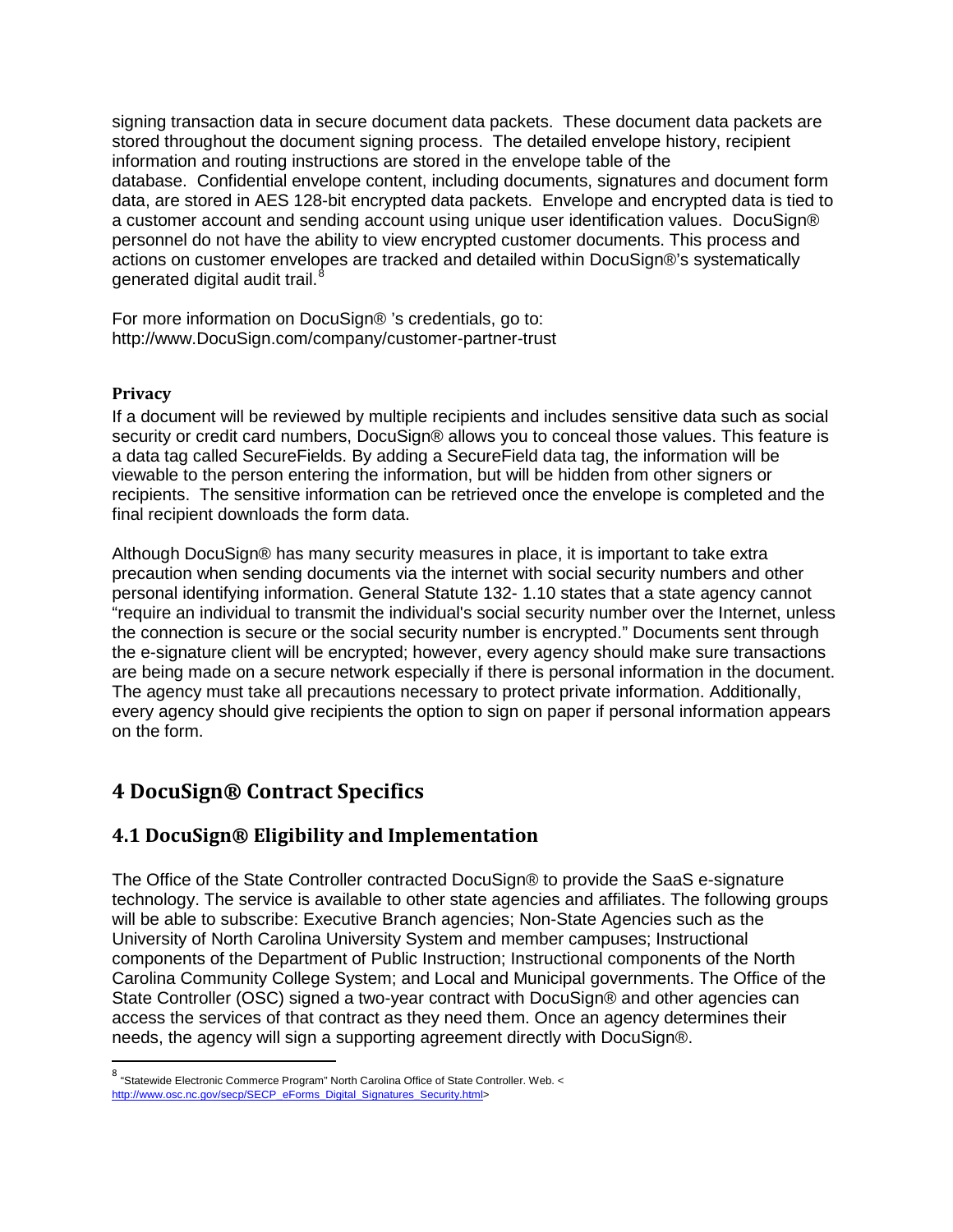DocuSign® should easily integrate into offices 'current technology through the use of standard application programming interfaces (APIs). Additionally, it is integrated with North Carolina Identity Management (NCID )for authentication. Additionally, OSC will work with agencies to create an on-boarding plan and provide assistance in determining level(s) of assurance that may be needed for their business process. OSC and the agency will determine which forms would be easily automated, the priority for applying e-signatures, and the potential back-end integrations. Most forms and processes will be administered by their agencies and tailored to meet their needs.

# <span id="page-7-0"></span>**4.2 Training and Support**

DocuSign® will provide initial vendor training and OSC will provide training to agency system administrators. For basic desk support, users can direct general questions to OSC but DocuSign® Account Managers will be available for more complicated issues. Online resources are also listed in *6 DocuSign® Additional Support* of this document.

For in-person training, DocuSign® will host "Technology Days" which will include demonstrations and presentations for participating agencies and groups. "Technology Days" will cover laws, regulations, security and compliance, product overview, benefits, deployments, and any other applicable topics. OSC can be contacted to learn about upcoming "Technology Days."

DocuSign® account manager contact information is located here: http://www.osc.nc.gov/SECP/SECP\_eForms\_Digital\_Signatures\_Contact\_Info.html

## <span id="page-7-1"></span>**4.3 Master Service Agreement**

#### <span id="page-7-2"></span>**OSC's Role and Participating Agencies**

OSC signed a Master Service Agreement with DocuSign® that represents all eligible government entities. OSC serves has the contract manager for this agreement and is responsible for developing policies, procedures, and best practices for eforms and digital signatures; administrating the Master Service Agreement; facilitating the enrollment of participants; and general project management and oversight. Each participating agency will sign a supporting agreement with DocuSign®. The entity that enters into a supporting agreement is responsible for paying for the cost of service. Each participating agency will have to execute a Purchase Order with DocuSign®.

#### <span id="page-7-3"></span>**Envelope Allowance**

OSC selected an Envelope Allowance Subscription. With the Envelope Allowance Subscription, the State is allotted the number of envelopes specified in the order form during any given term. An "envelope" is a transaction with unlimited signers, certified delivery recipients, carbon copy recipients, and attachments. The total number of Envelopes used is based on the sum of all Envelopes that have been sent for signature or for certified delivery from an authorized account. It is important to note that an Envelope is considered used at the time it is sent by an authorized user; regardless if the recipient performs any action on the envelope.

#### <span id="page-7-4"></span>**Costs**

As noted above, the Master Service Agreement includes a tiered licensing rate based on State volume. Since OSC purchased 100,000 Envelopes per twelve (12) month term, the envelope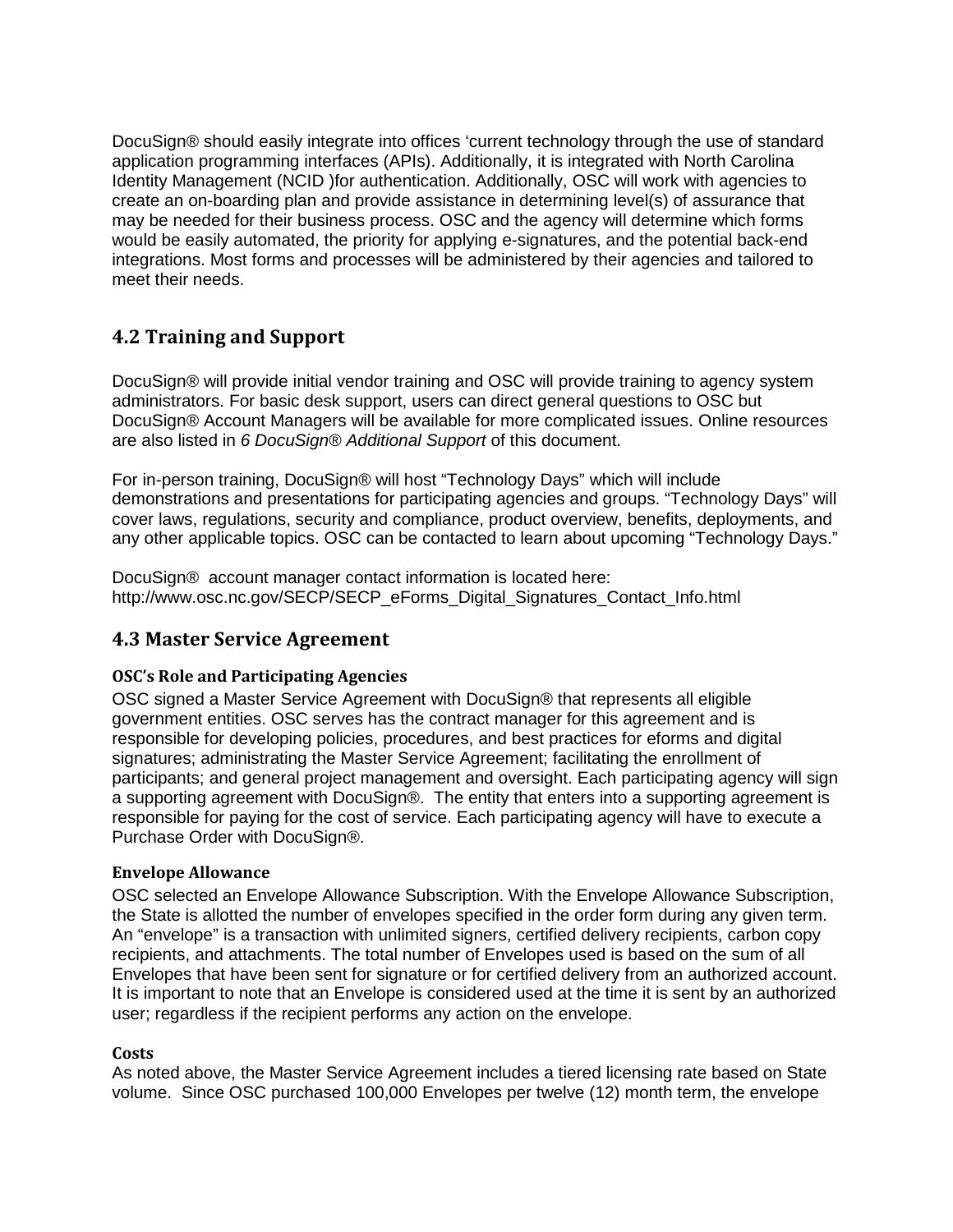allowance subscription rate begins at \$0.48 per transaction. This rate decreases based on volume. Agencies may purchase Envelope Allowance Subscriptions at any time during the 24 month period for the balance of the 24 month initial term with provisions for 2 year extensions. …

The minimum purchase for an Envelope Allowance Subscription is 10,000 envelopes. However, agencies can aggregate purchases with other agencies in order to meet the minimum envelope allowance. The tiered pricing system is listed in the table below.

| Total number of Envelopes purchased by the<br>State through all Envelope Allowance<br>Subscriptions over the preceding twelve<br>months; including the Envelope Allowance<br>Subscription purchase by OSC in the initial<br><b>Purchase Order</b> | Envelope Factor (multiplied by number of<br>Envelopes purchased in each Envelope<br>Allowance Subscription) |
|---------------------------------------------------------------------------------------------------------------------------------------------------------------------------------------------------------------------------------------------------|-------------------------------------------------------------------------------------------------------------|
| $10,000 - 49,999$                                                                                                                                                                                                                                 | \$0.55                                                                                                      |
| $50,000 - 99,999$                                                                                                                                                                                                                                 | \$0.50                                                                                                      |
| $100,000 - 249.999$                                                                                                                                                                                                                               | \$0.48                                                                                                      |
| $250,000 - 499,999$                                                                                                                                                                                                                               | \$0.475                                                                                                     |
| $500,000 - 749,999$                                                                                                                                                                                                                               | \$0.46                                                                                                      |
| 750,000 - 999,999                                                                                                                                                                                                                                 | \$0.45                                                                                                      |
| 1,000,000 and above                                                                                                                                                                                                                               | \$0.43                                                                                                      |

Envelope Allowance Subscriptions

OSC's Envelope Allowance Subscriptions falls into the bolded category above.

#### <span id="page-8-0"></span>**Storage**

North Carolina has specific laws that dictate cloud computing, however the CIO has exempted this initiative from HB22.<sup>[9](#page-8-1)</sup> Therefore, electronic documents can be saved in DocuSign®'s cloudbased system. DocuSign® provides unlimited storage and hosting of all documents. Its primary data center site is located in Seattle, Washington with a secondary site in Chicago, Illinois. These two sites are hosted by Savvis. Additionally, DocuSign® has a disaster recovery site in Dallas, Texas hosted by SunGuard.

Some agencies may choose to remove their documents from the cloud storage and save their electronic records to a state server. OSC has purchased a State license to DocuSign® Fetch, a tool that allows Agencies to export DocuSign® PDF documents. Fetch will also export the form data into a .csv file that can be opened with Microsoft Excel. There is no additional charge to individual agencies for this feature. Each agency should choose an appropriate and consistent workflow for storing their electronic documents. Take in account retention schedules of specific documents, especially those with long-term values, and any additional applicable laws that might dictate where records can be stored.

See the *Best Practices for Cloud Computing Records Management Considerations* guide for more information on saving documents in the cloud. [http://www.records.ncdcr.gov/guides/cloud\\_computing\\_final\\_20120801.pdf](http://www.records.ncdcr.gov/guides/cloud_computing_final_20120801.pdf)

To access records retention and disposition schedules, please visit: www.records.ncdcr.gov

<span id="page-8-1"></span> $9$  Session Laws of North Carolina 2011-391 (HB 22).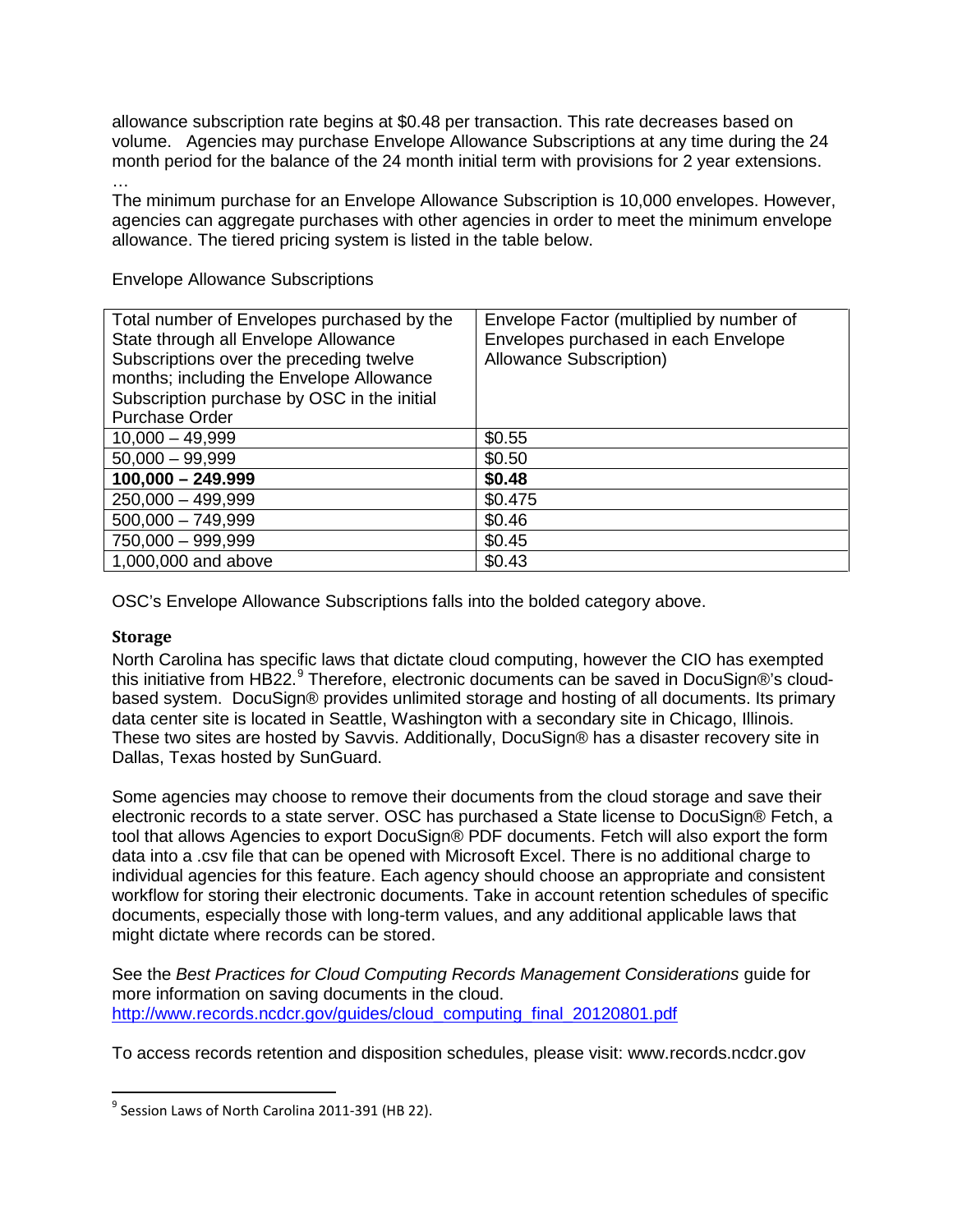#### <span id="page-9-0"></span>**Additional Services**

OSC has negotiated the inclusion of additional services to help agencies fulfill their business and legal needs. DocuSign® and OSC will review these services periodically and engage in conversation making sure all expectations are met. DocuSign® includes the following services:

- *DocuSign® INK*: DocuSign® Ink is an application (app) that that is used to help promote the broad adoption of DocuSign® by allowing users to access and sign documents from any computers, tablets, or smart mobile devices. With DocuSign® Ink, you can place text and check boxes to complete forms, drag–and–drop your legally binding signature into documents, and then return securely via email.
- *eNotary*: DocuSign® is developing a solution for the State's eNotary initiative that will integrate into the current functionality of the DocuSign® multi-tenant platform. This is not a custom development; therefore, there will be no additional development costs. This service will be used according to the Electronic Notary Public Act. For more information visit the Secretary of State's webpage on Electronic Commerce located here: <http://www.secretary.state.nc.us/enotary/>
- API: The DocuSign® API will provide seamless integration of the e-signature system into your agencies' current technology setups. The API is a standard capability for the platform, and will carry no on-going access fees. Each new implementation by a participating agency will require an API certification. However, DocuSign® fully integrates with NCID and new credentials are not required for login.

For additional information on the Master Service Agreement or to read the Agreement click here: [http://www.osc.nc.gov/SECP/SECP\\_eForms\\_Digital\\_Signatures.html](http://www.osc.nc.gov/SECP/SECP_eForms_Digital_Signatures.html)

# <span id="page-9-1"></span>**5 DocuSign® Account Administration**

## <span id="page-9-2"></span>**5.1 Electronic Documents and Envelopes**

#### <span id="page-9-3"></span>**Documents**

DocuSign® allows you to upload an existing document for signatures or to create a new document inside the client software. You can add tags to the document to alert recipients where to fill in extra information and where to sign or initial. If you plan to use the documents over again, you can save an original as a template; thus, allowing you to easily send the document to a new recipient. Additionally, to help manage your document, DocuSign® has a feature called "template matching." Template matching will check to make sure the same document has not been uploaded more than once. Remember to name your templates in a manner that will allow you and others who share the DocuSign® account to find it. By giving the document template an explicit, descriptive name, you will be more efficient as you only have to create or upload the document once.

#### <span id="page-9-4"></span>**Envelopes**

When you send a document, it gets packaged in a digital envelope. Similar to a paper envelope, you can add more than one electronic document for signature per envelope before sending it to the recipient. An "envelope" can include multiple documents, unlimited signers, certified delivery recipients, carbon copy recipients, and attachments. Within the DocuSign® client, you can search, void, resend, and clone envelopes. You can also update envelopes by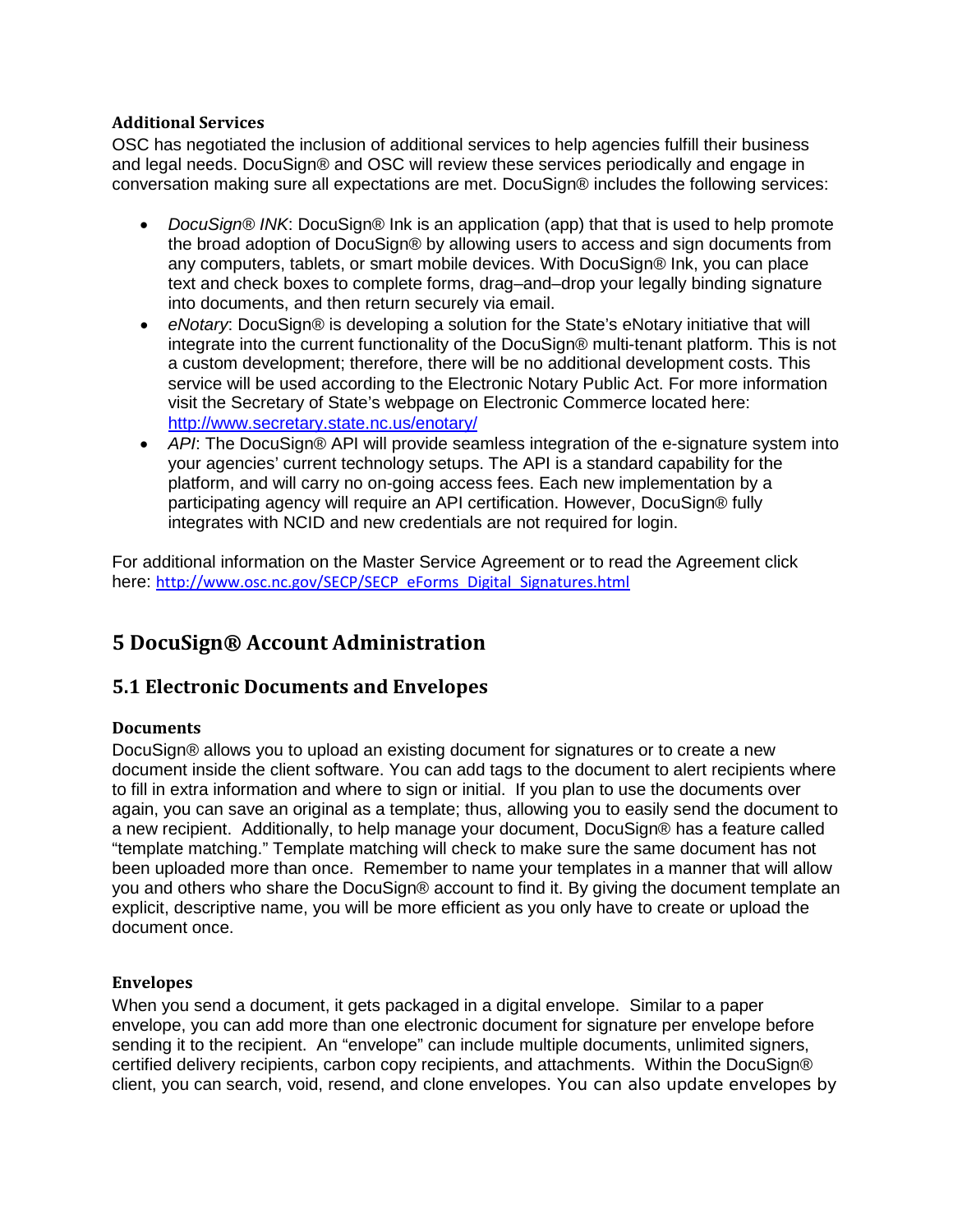removing or adding documents until one of the signers has completed the process. Additionally, you can view an envelope's status and history at any point in its workflow.

### <span id="page-10-0"></span>**5.2 Managing your documents and envelopes**

DocuSign® is flexible in terms of "where" you store your information. First, you can download the completed envelope. DocuSign® will produce a zip file that includes a PDF of the signed document and a summary report with important ancillary information called metadata including time stamps, IP addresses, and security certificates. Once downloaded, you can save the signed document and the summary report to the state server. Choose a naming convention that makes it easy to find the document later and make sure to save the signed document and its respective summary report together. It is recommended that the naming convention you choose clearly indicates which document goes with each respective summary report, since they are downloaded as two separate PDF files. Any document with long-term value needs to be downloaded and saved to a state-owned server.

You can also choose to keep the envelope in the DocuSign® client through DocuSign® Fetch. The DocuSign® console is set up similar to an email client allowing you to create folders in which to save your envelopes. To keep your documents organized, it is important to actively manage your DocuSign® account so that you can find all needed materials at a later time. DCR recommends that you create an electronic folder system to label and organize your documents similar to your paper documents. Organize your documents in a method that is best tailored to your work habits.

The DocuSign® console mimics the look of an email inbox. The default view will show envelopes from the past 30 days.

#### <span id="page-10-1"></span>**Searching capabilities through Custom Fields**

The sender can create custom fields for envelopes. These fields can add additional information about the envelope that contains documents. More than one document can be inside an envelope, so custom fields for envelopes describe a transaction, not a specific document. Useful envelope information could include a tracking number or descriptive titles based on a specific naming convention. These fields are not seen by the signers.

#### <span id="page-10-2"></span>**Recipient Management**

The recipient can be given permission to make changes to the envelope including adding recipients; changing routing order; and setting authentication options for other recipients. If recipients are given the ability to make changes; make sure everyone has a consistent model for adding envelope metadata or adding additional signers.

#### <span id="page-10-3"></span>**Envelope History**

At any point in an envelope status, the sender can view the envelope history. The history will include the security certificate. Changes cannot be made manually to an envelope's history.

#### <span id="page-10-4"></span>**5.3 Signing a Document**

#### <span id="page-10-5"></span>**Guided Signing and Free-Form Signing**

DocuSign® has two ways recipients can sign, initial, or add data to a document—guiding signing and free-form signing. The guided signing feature allows the sender to assign tags for signatures, initials, and other information. These tags can be placed directly into a template or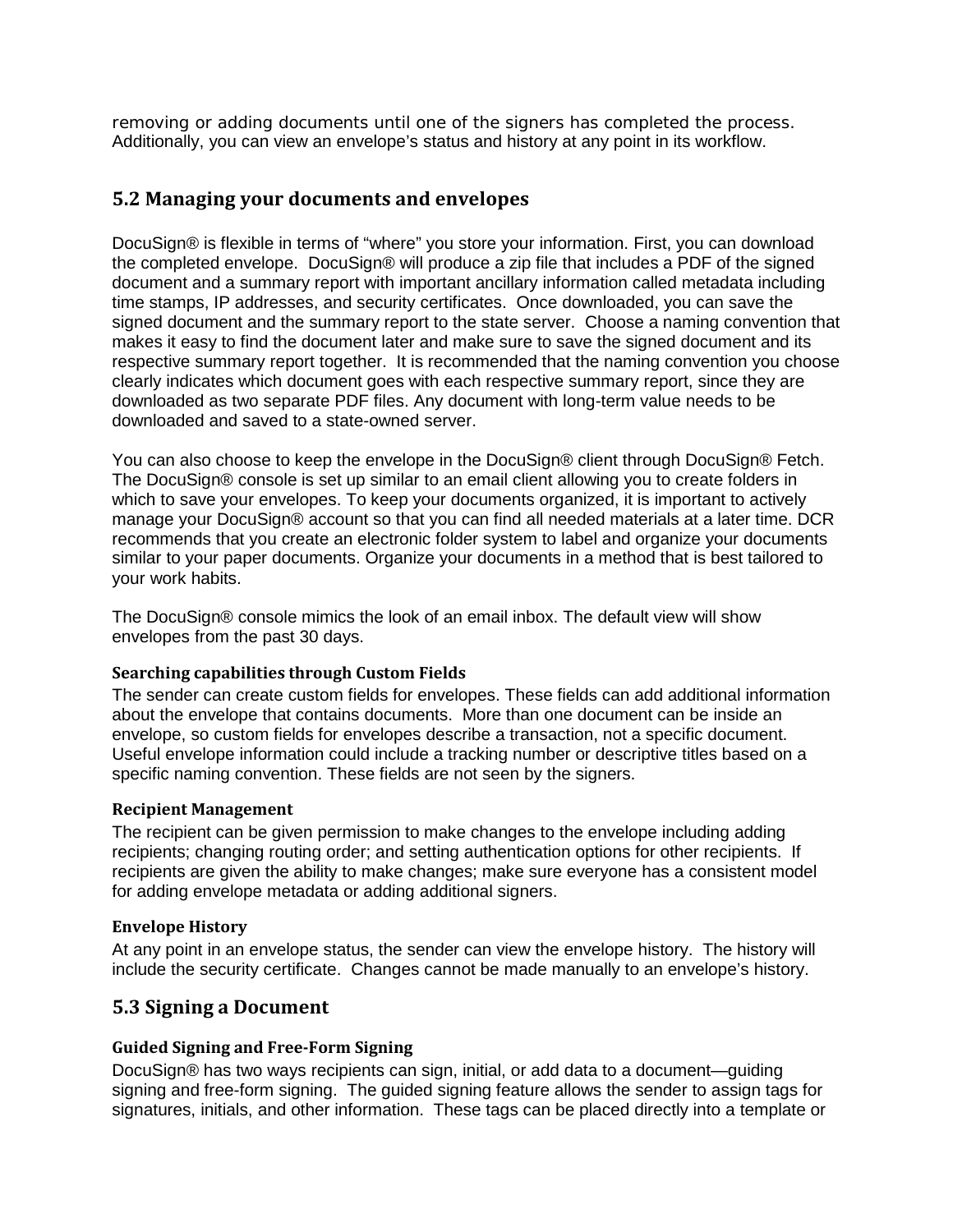per individual document. DocuSign® Second, the sender can choose to send a free-form signing document. Free-Form Signing allows you to send documents without adding tags. When recipients open free-form signing documents, DocuSign® walks the recipient through an orientation and then the recipient sees the Click & Drag dialog box in the upper left corner of the document window. The recipients will apply their own tags to sign, initial and add other information onto the document in order to complete signing.

#### <span id="page-11-0"></span>**Sign On Paper**

Signers can print the document and fax it in. However, when the signer signs on paper, they are instructed to fax the document to DocuSign® who will then scan the document and upload it to the client. Users can scan and upload it themselves also. Administrators have the ability to turn this feature off; but General Statute 132-1.10 states that agencies cannot "require an individual to transmit the individual's social security number over the Internet, unless the connection is secure or the social security number is encrypted." So if a document has personal information, users should be allowed to print and sign the document.

#### <span id="page-11-1"></span>**Signer Features**

The administrator can give the signer different options. The following should be considered when implementing DocuSign® into your current procedures:

- *Transfer signing responsibility.* The sender can give signers the ability to transfer signing responsibilities to another person. However, the sender can turn off this option. Before sending a document, determine if the intended signer can re-assign who signs any given document.
- *Login to DocuSign®.* Employees with DocuSign® accounts can sign their documents inside the client. You can require that employees sign-in to sign a document.
- **Send completed document through email.** You can request that DocuSign® automatically send the completed document to all signers through email. However, the email is not considered secure. Do not use this function if there is sensitive material like social security numbers in the document.

#### <span id="page-11-2"></span>**5.4 DocuSign® Account Management**

#### <span id="page-11-3"></span>**Preset Information**

When setting up the account, make sure all the information stored in the client such as the address or logo is correct *(Update your DocuSign® ID card*). This information may be used inside the documents, so it important that it is accurate.

#### <span id="page-11-4"></span>**User Groups and Shared Inbox**

Administrators can create different user groups. These user groups can then be granted certain permissions inside the system. Additionally, the DocuSign® administrator can give multiple users access to one account. Therefore, the DocuSign® account becomes a shared responsibility of several users who may or may not interact with the documents in the same way. If you share a DocuSign® account with another user, you will need to develop one consistent organization method—decide if you intend to save documents to the state server or keep them in the DocuSign® console. It is important that all parties sharing an account are familiar with the workflow of saving documents and following an agreed upon naming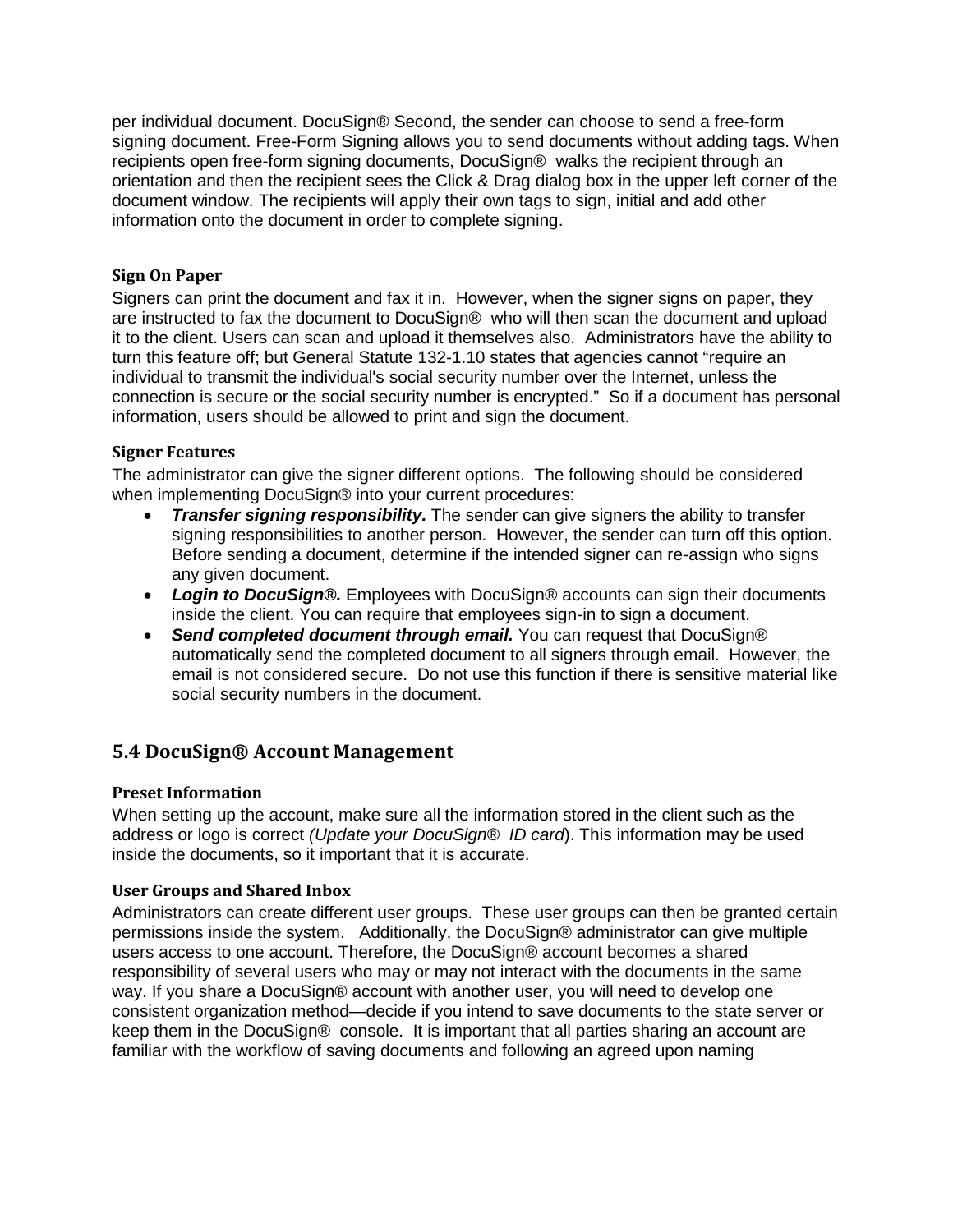convention ("Best Practices for File Naming" May, 2008)<sup>[10](#page-12-6)</sup> It is recommended that you choose either to keep all documents saved in the client or all documents saved on the state server to prevent any confusion about the location of the documents.

# <span id="page-12-0"></span>**5.5 Collaboration Tools**

#### <span id="page-12-1"></span>**Document Markup and Field Markup**

*Document Markup*: Allows signers to make changes to the entire document using features like white out document text, edit text, and new text to existing test, or add text in a blank space. In document markup, the entire document can be changed by the recipients.

*Field Markup*: The sender can indicate specific document fields that the recipients can edit.

Whoever makes the changes, must initial them in the document; additionally all changes must be approved by the other recipients. If someone has signed the document prior to a change being made, the document will be returned to them for approval. An audit trail of these changes is kept with the document.

#### <span id="page-12-2"></span>**Transfer Envelope Custody**

The administrator can transfer envelop custody at different points in the document's active life cycle. By creating a rule, the administrator can set who sees the document throughout its various stages. The person who sends the document does not have to be the person who receives the completed form. If your office routinely transfers custody of a document, it is important that the workflow clearly states that the last recipient save the completed document in a manner that is in compliance with public record law.

# <span id="page-12-3"></span>**6 Digital Signature and Electronic Records Management**

## <span id="page-12-4"></span>**6.1 Document Retention**

Retention rules are set up through the DocuSign® account manager and can be set at the account level. This means that retention rules cannot be set for individual documents or document types by an administrator, making it more difficult to retain documents that have longer retention requirements. Therefore, NCDCR recommends that any document that must be retained for three years or longer be removed from the client and saved on the state server. Additionally, if the state terminates its contract with DocuSign®, remove your documents from cloud storage and save it on a state server.

## <span id="page-12-5"></span>**6.2 Create a Document Workflow**

A digital document workflow should be created to show responsibility for a document throughout its life cycle. This workflow must address who is responsible for saving a final copy and respective metadata so that your office is in compliance with public record law and their records retention schedule. Before implementing DocuSign**®**, create a document workflow and then have all users follow that workflow to ensure that all documents are handled uniformly. The workflow should be easily accessible for all users. See [www.records.ncdcr.gov](http://www.records.ncdcr.gov/) for more information.

<span id="page-12-6"></span> $\overline{\phantom{a}}$ <sup>10</sup> North Carolina State Archives, "Best Practices for File Naming." Last modified May, 2008. Accessed October 29, 2012. http://www.records.ncdcr.gov/erecords/filenaming\_20080508\_final.pdf.